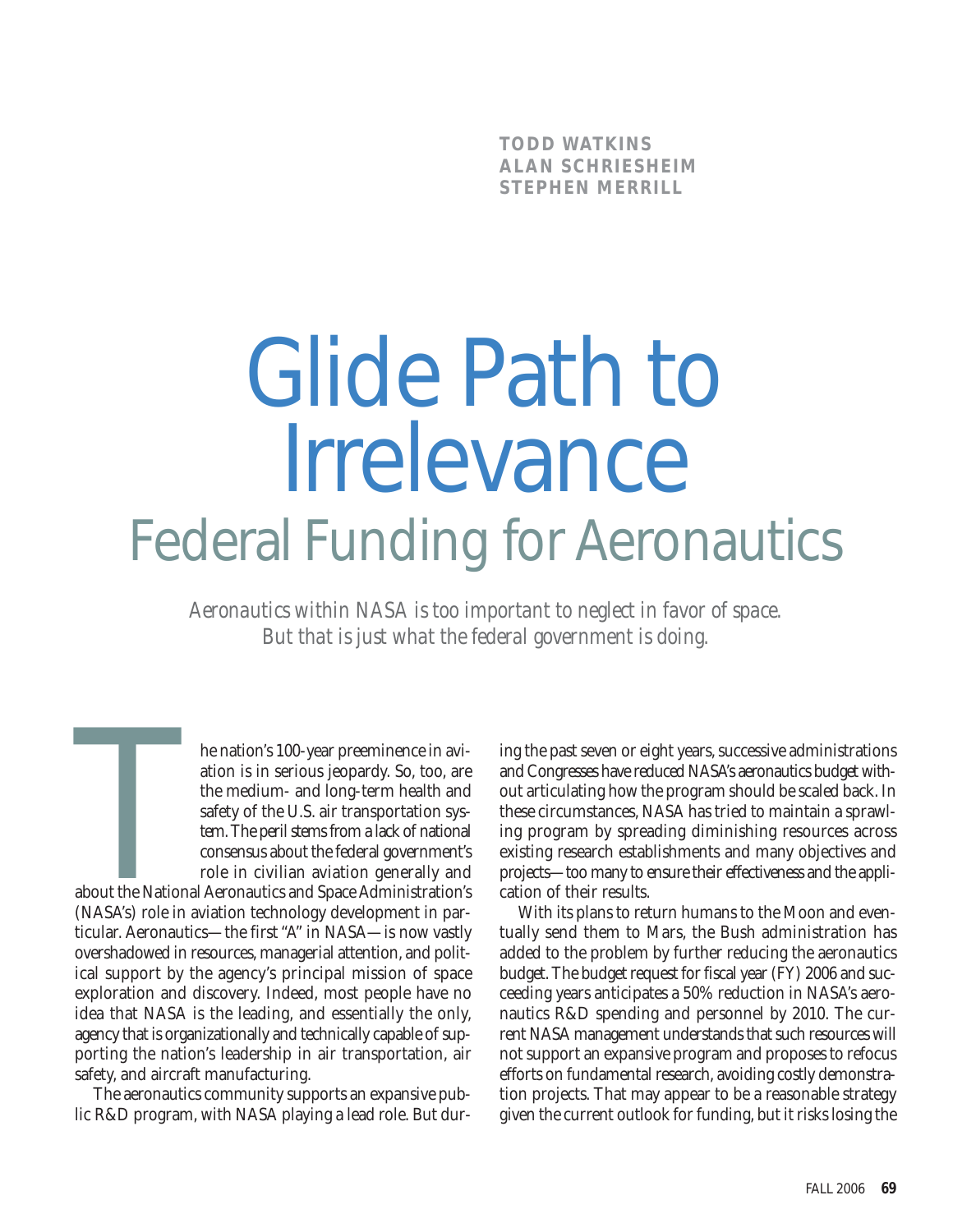

CAROLYN RUSSO, *North American F-86A Sabre*, Giclée print, 24 x 24 inches, 2006.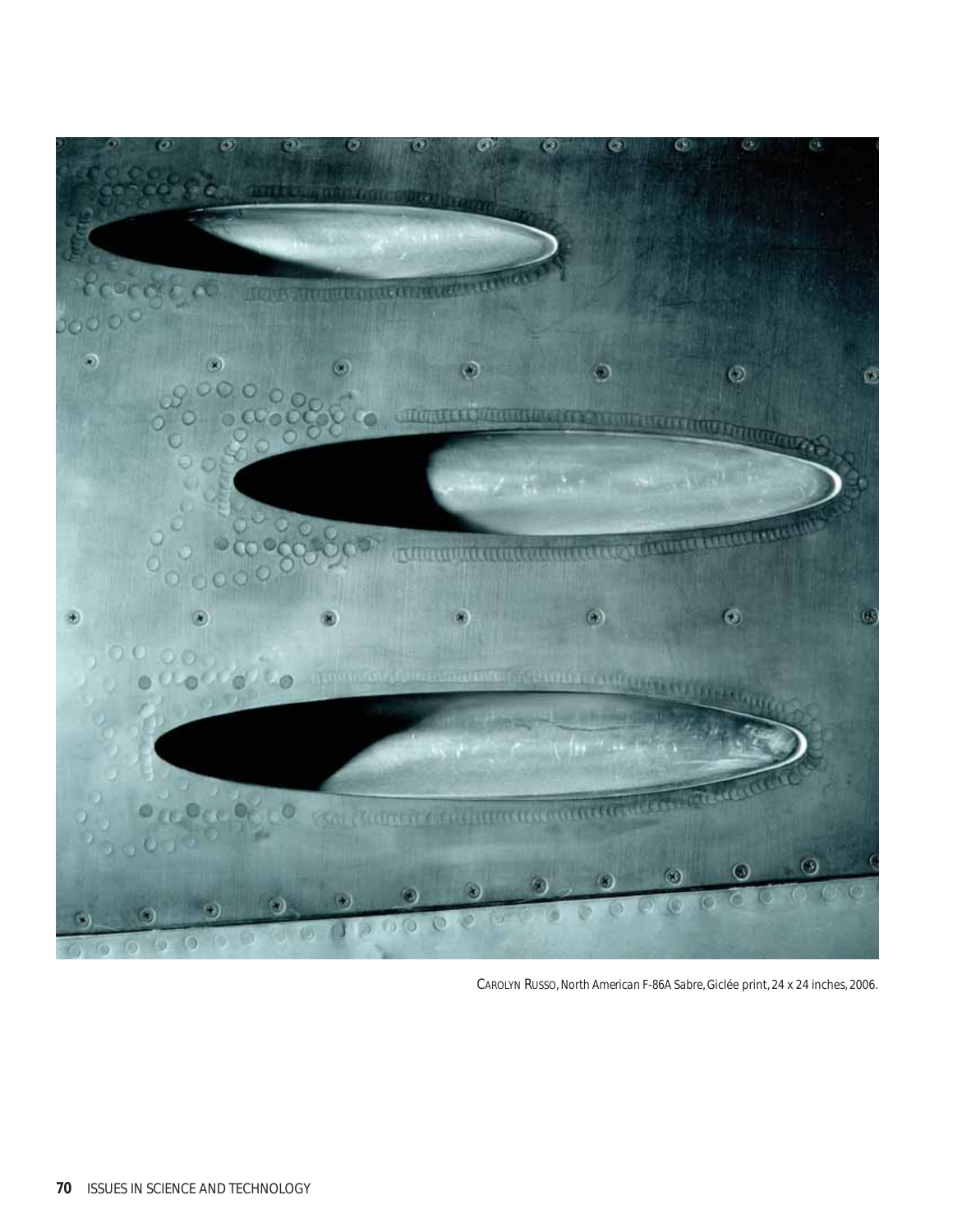support of industry stakeholders and other intended users of NASA-developed technologies. They operate in a risk-averse environment and often depend on outside suppliers to deliver well-proven technologies. This is especially the case in public goods research, such as safe, efficient air-traffic management and environmentally benign aviation operations, in which the argument for NASA involvement is strongest. Thus, with either its previous peanut-butter-spreading approach or its current fundamental research focus, we believe that the agency is on a glide path progressively leading to the irrelevance of the first A in NASA.

The administration's 2006 budget proposal<br>
exposed the lack of agreement between the<br>
government and the aeronautics community<br>
about the federal government's role in aeronau-<br>
tics. NASA's former associate administrator,<br> exposed the lack of agreement between the government and the aeronautics community about the federal government's role in aeronautics. NASA's former associate administrator, ident's budget request before the House Science Committee. He said that there currently are two contending points of view. One point of view, reflected in a host of remarkably consistent blue-ribbon commissions and national panel reports, is that the aviation sector is critically important to national welfare and merits government support to ensure future economic growth and national competitiveness. This view implies an expansive public and private R&D program. The other view, reflected in the administration's budget submission, is that the aviation industry is approaching maturity, with aviation becoming something of a commodity, and that the government can therefore retrench and leave technology development to the private sector. Lebacqz neglected to mention what in our view is the most compelling case for reinvigorating national investment in aerospace technologies: clear public-good objectives mobility, safety, and environmental protection—served by NASA's R&D involvement.

At any rate, the proposed retrenchment had a galvanizing effect. Congress rejected the proposed cut and restored NASA's Aeronautics Research Mission Directorate (ARMD) budget. At the same time, Congress passed the NASA Authorization Act, which called on the administration to prepare a policy statement on aeronautics as a basis for further discussion with Congress. A new NASA administrator and associate administrator withdrew proposed plans to scale back support for aeronautics and set to work on a new plan for ARMD.

These were encouraging signs that a potentially fatal retrenchment could be avoided. But in his FY 2007 budget proposals for NASA, the president proposed a further 18%

### Carolyn Russo

#### Artist's statement:

*"Defining a curve on the human face or abstracting elements on aircraft and spacecraft technology—it's the same to me. It all comes down to revealing the simple beauty in all that is seen.*

*I have walked by the aircraft in the Smithsonian's collection thousands of times and have seen them just as most people do—flying structures made of metal and rivets.The magic happens when you sit alone with them—as I have done during my photography sessions at night. It's as if the aircraft come to life and their personal features surface. I strive to capture the art within them that may otherwise pass away unnoticed."*

The iconic aircraft and spacecraft in the Smithsonian's collections embody a century of historical and technological milestones, from breaking the sound barrier to landing on the moon. However, a new photography exhibition from the Smithsonian shifts the focus from the achievements of flight to the aesthetic attributes of these flying machines. *In Plane View: Abstractions of Flight* will feature 55 color photographs taken by Carolyn Russo that redirect our attention to the simple beauty of aircraft design. Visit www.sites.si.edu for exhibition tour information. A companion publication will be available from powerHouse Books in 2007.

Carolyn Russo is a staff photographer at the National Air and Space Museum. She received her BFA in photography at the Massachusetts College of Art and has exhibited her work in solo and group shows nationally. In 1997, she was the regional chairperson for the Women's Committee of the National Press Photographers Association and resides in Washington, D.C.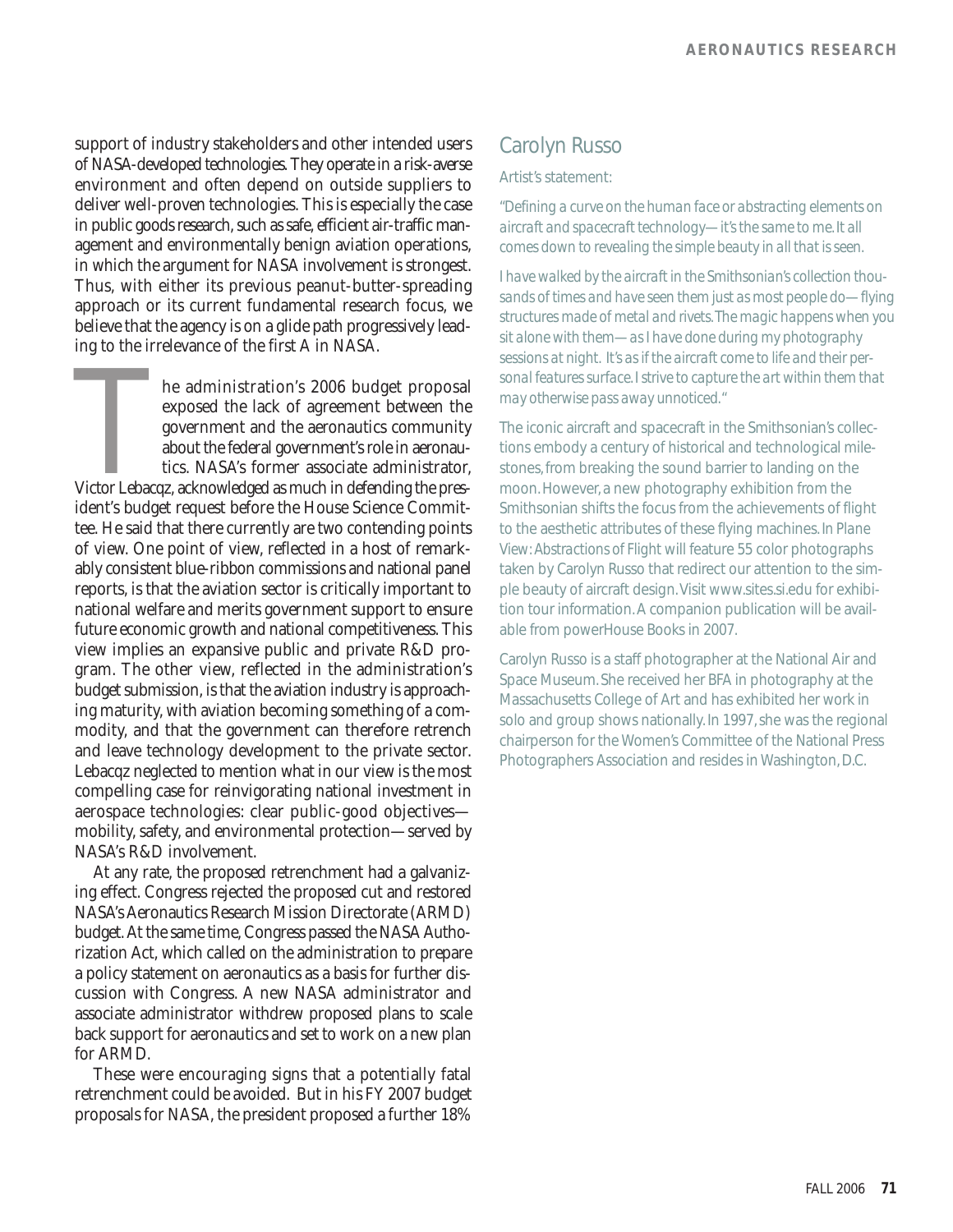cut in aeronautics, to \$724 million. This is in comparison to the \$16.8 billion total NASA request, mostly targeted on space. If enacted, the resulting aeronautics budget in real terms would be less than one-half what it was in 1994.

Thus, it is long past time for a sustained high-profile national dialogue about the public value of national investments in aeronautics, distinct from space, and the very real continuing threat to NASA's unique role and capabilities in aeronautics.

The Magnetics are revealing U.S. residents are and national security.<br>The main contract and national security.<br>Department of Transportation statistics are revealing. U.S. residents already have the highest<br>par capita layel and aircraft manufacturing is widely viewed as a cornerstone of U.S. economic welfare and national security. Department of Transportation statisper capita level of air travel in the world, and use is rising steadily. Domestic commercial flights, the backbone of the U.S. travel industry, carried 660 million passengers in 2005. The Federal Aviation Administration predicts one billion passengers by 2015. General aviation already flies 150 million more passengers than do commercial flights. Air cargo has grown 7% annually since 1980, by far the fastest-growing mode of freight transportation during the past two decades. It now accounts for more than one-quarter of the overall value of U.S. international merchandise trade, steadily gaining ground on the maritime sector, which has a two-fifths share. JFK International Airport alone handled \$125 billion worth of international air cargo in 2004; this total ranks ahead of the value of cargo through the Port of Los Angeles, the nation's leading maritime port.

Aviation's national economic impact does not stop with the air transport system. Aerospace exports in 2005 made up nearly 30% of all U.S. exports in the category that the Department of Commerce labels "advanced technology products." Census Bureau trade figures indicate that aerospace, mainly airplanes and parts, delivered a surplus to the United States of nearly \$37 billion in 2005, which significantly defrayed an \$82 billion deficit in all other advanced technology categories. Indeed, for years aerospace has regularly logged the widest positive trade margin among U.S. manufacturing industries.

As for aeronautics' military significance, the Department of Defense's (DOD's) guiding doctrine relies significantly on air superiority and aircraft rapid strike and force-deployment capabilities. Moreover, a variety of aeronautics technologies, such as stealth and unpiloted remote-sensing aircraft and airborne command and control systems, have transformed military operations not only in the air but on

the ground and at sea. The centrality is reflected in procurement strategy: A 2005 RAND analysis found that the DOD spends on the order of a third of its procurement budget on aerospace, including about \$40 billion every year to buy aircraft and other air systems.

Nonetheless, recent signs that the nation's preeminence in aviation may be imperiled have occasioned deep concern. At least 12 studies of U.S. activity in aeronautics published during the past half decade by the National Academies and various industry and government bodies have called attention to the vulnerability of the United States' traditional leading position. In its final report, the Commission on the Future of the United States Aerospace Industry, widely known as the Walker Commission, stated that "the critical underpinnings of this nation's aerospace industry are showing signs of faltering" and warned bluntly, "We stand dangerously close to squandering the advantage bequeathed to us by prior generations of aerospace leaders." In 2005, the National Aerospace Institute, in a report commissioned by Congress, declared the center of technical and market leadership to be "shifting outside the United States" to Europe, with a loss of high-paying jobs and intellectual capital to the detriment of the United States' economic well-being.

The clear message is that the United States must overcome a series of major challenges—to the capacity, safety, and security of the nation's air transportation system, to the nation's ability to compete in international markets, and to the need to reduce noise and emissions—if the nation's viability in this sector, let alone international leadership, is to be ensured.

ational needs fall into four broad areas. The<br>first three involve classic public or quasi-<br>public goods in which there is little dis-<br>agreement that the federal government<br>should play a central role. These categories<br>are a first three involve classic public or quasipublic goods in which there is little disagreement that the federal government should play a central role. These categories

air safety and security. In practice, the central federal role falls to NASA. No other organization remotely has the capabilities. Were it not for NASA, little R&D would be performed, key supporting infrastructure would not exist, and new technologies would not be developed because the benefits appropriable by private enterprise are too limited or too widely diffused to attract investment. The fourth category centers on commercial competitiveness. Here, there is much more policy debate about the role of the federal aeronautics enterprise. And the ideological tone of this debate carries over to, and dwarfs and distorts, discussion of the other three areas.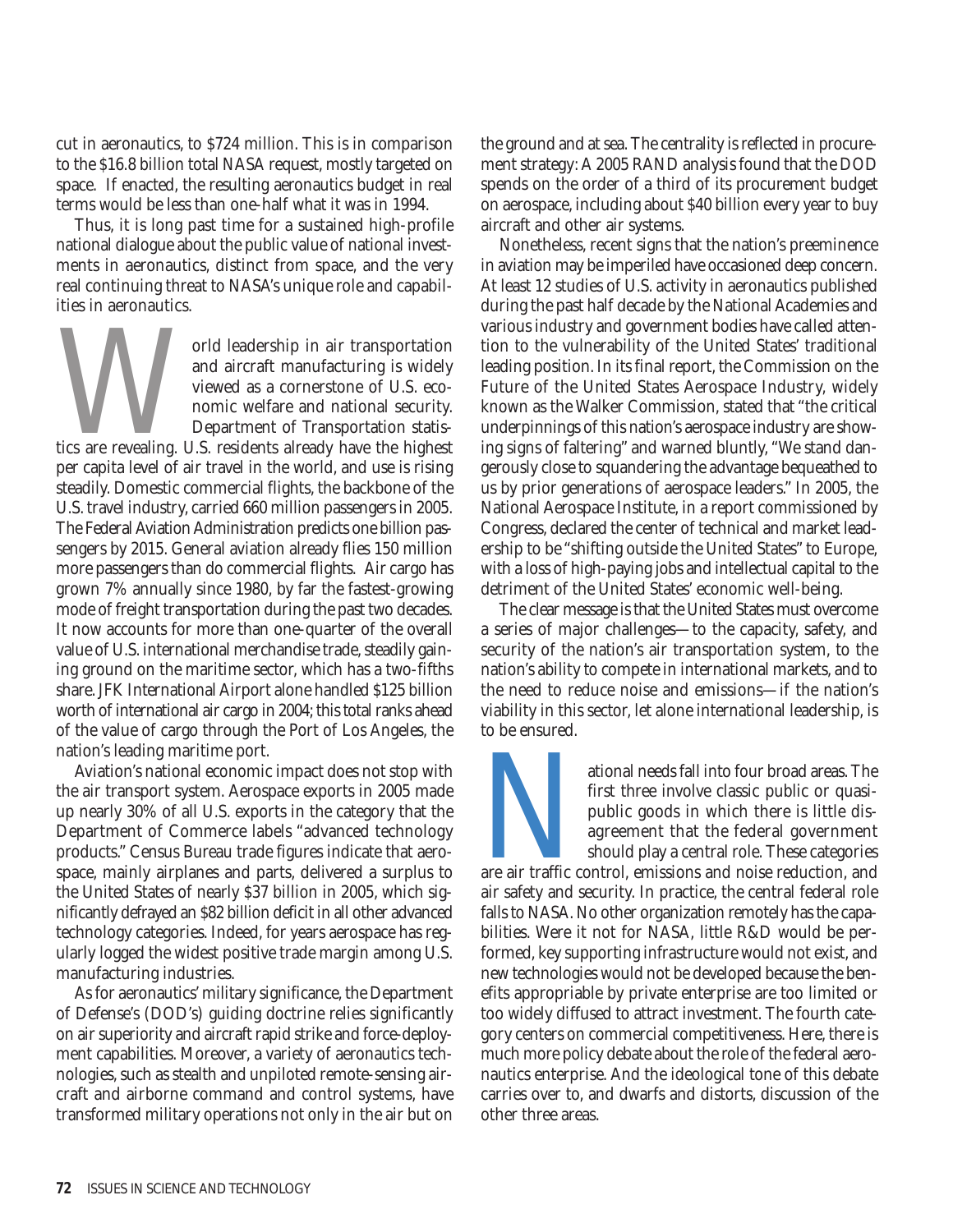The following discussion highlights the four categories and the related policy debates.

*Modernizing a strained air transportation system*. Air transportation in the United States has, in a sense, fallen victim to its own popularity. The system is severely strained because of capacity limits, delaying tens of millions of passengers and many billions of dollars in cargo. In the face of growing demand, passenger airlines' on-time records have been deteriorating. Only slightly more than three-quarters of all flights on major U.S. carriers in 2005 arrived within 15 minutes of being on time. To improve on-time performance records, airlines have extended scheduled flight times. Over short-haul routes (less than 500 miles), air travel is essentially no longer faster than earthbound alternatives: door-to-door travel times amount to between 35 and 80 miles per hour. The Walker Commission calculated that barring transportation system improvements, the delays will cost the U.S. economy \$170 billion between 2002 and 2012, with annual costs exceeding \$30 billion by 2015.

Yet demand represents only one side of the equation. The air-traffic management system, although generally judged to be safe, reliable, and generally capable of handling today's traffic flow, largely relies on 1960s technology and operational concepts and resists innovation. The system's limitations, along with other factors such as airport runway capacity, place severe constraints on future expansion. The skies and landing patterns will become even more cluttered as hundreds of air taxis join the fleets annually during the next decade, thanks to the introduction of relatively inexpensive socalled microjets. In a 2003 report, a National Academies' committee was emphatic: "Business as usual, in the form of continued, evolutionary improvements to existing technologies, aircraft, air traffic control systems, and operational concepts, is unlikely to meet the challenge of greatly increased demand over the next 25 to 50 years."

Significant technical hurdles remain:

• The need to accommodate an increased variety of vehicles and venues. Such aircraft include air taxis, unpiloted aircraft, aircraft that use tilt-rotor propulsion systems to achieve nearly vertical takeoff and landing,"lighter-than-air" aircraft, and other aircraft that do not need runways.

• Heightened security and reliability of voice, data, and video connections to in-flight aircraft.

• Increased use of automation and satellites in handling traffic flow.

• Use of synthetic vision, cockpit display of traffic information, and controller displays to improve awareness of aircraft separation.

• Systems engineering and real-time information man-

#### CAROLYN RUSSO

Top: *Mercury Spacecraft* Friendship 7, Giclée print, 24 x 24 inches, 2006. Middle: *North American X-15*, Giclée print, 24 x 24 inches, 2006. Bottom: *Homing Overlay Experiment Test Vehicle*, Giclée print, 36 x 36 inches, 2006.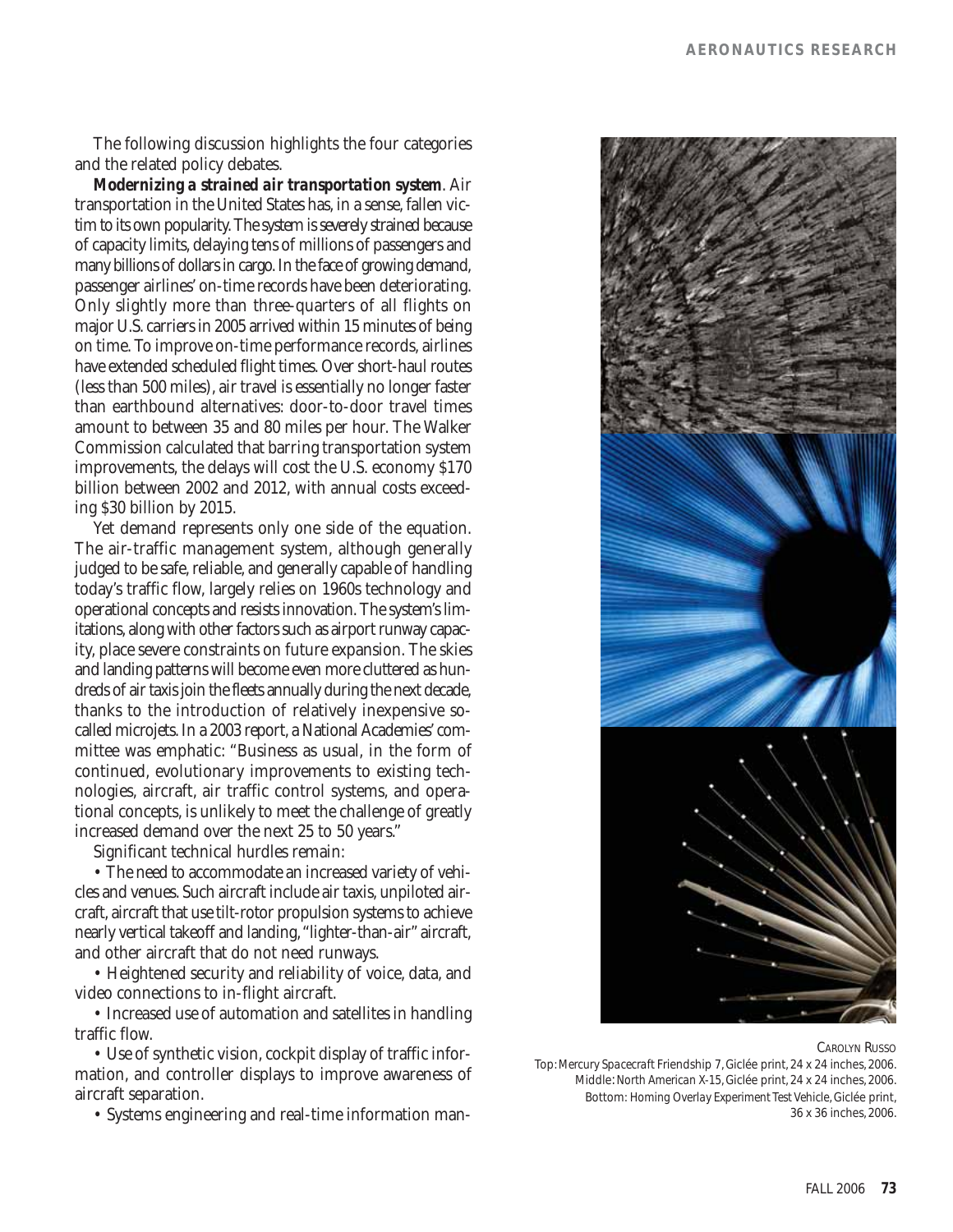

CAROLYN RUSSO, *Lockheed SR-71A Blackbird–Pratt and Whitney J-58 Engine*, Giclée print, 24 x 24 inches, 2006.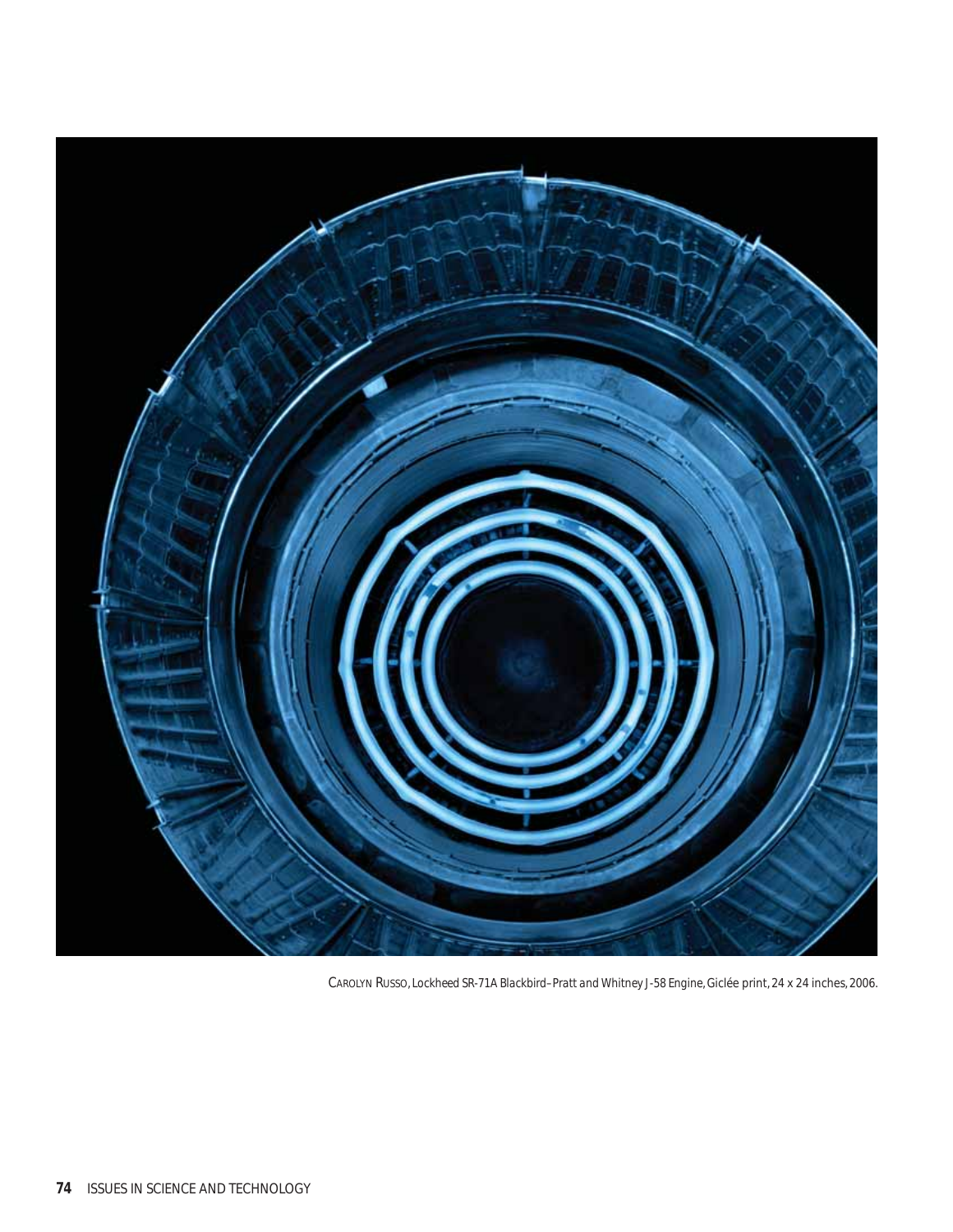## **THE UNITED STATES MUST OVERCOME A SERIES OF MAJOR CHALLENGES–TO THE CAPACITY, SAFETY, AND SECURITY OF THE NATION'S AIR TRANSPORTATION SYSTEM; TO THE NATION'S ABILITY TO COMPETE IN INTERNATIONAL MARKETS; AND TO THE NEED TO REDUCE NOISE AND EMISSIONS.**

agement and communication for moving from local traffic control to regional and nationwide traffic flow control and optimization.

• Prediction and direct sensing of the magnitude, duration, and location of wake vortices.

• Safety buffers against monitoring failures and late detection of potential conflicts.

*Curtailing environmental degradation*. Efforts during the past half century, primarily supported by the federal government, have paid off in significant reductions of both the noise and emissions emanating from turbine engines. But the growth of air traffic over the period has more than offset technological progress. In fact, objections to aircraft noise and emissions have been the primary barriers to building new airports or adding new runways at existing airports. These two steps are key to relieving pressure on the nation's overburdened air transportation system, simultaneously increasing system capacity and travel speeds.

Technical needs here include:

• Low-emission combustors to reduce emissions of nitrogen oxide and particulate matter

• Alternative energy sources

• Structures and materials to reduce drag and improve aerodynamics

• Understanding aviation's effect on climate and the need to balance nitrogen oxide and carbon dioxide emissions

• Improved dispersion models, which look at how pollutants disperse in, react with, and interact with the atmosphere

• Standardized methods for measuring particulate emissions

• Improved engine and airframe noise-reduction technologies

• Reducing sonic boom to enable a new generation of commercial supersonic transports

*Enhancing safety and security*. The air transportation system has an excellent safety record. From 2002 to mid-May 2006, U.S. commercial aviation, both passenger and cargo, saw a total of 59 fatalities resulting from eight events, yet carried well more than 2 billion domestic passengers on more

than 40 million flights. However, as forecast demand accelerates during the next 25 to 50 years, there is little assurance that historical trends will continue. Indeed, National Transportation and Safety Board Chairman Mark Rosenker released a report in late 2005 suggesting that near-misses between passenger jets at the nation's most congested airports occur "with alarming frequency." At least 326 "runway incursions," close calls that could have led to accidents, occurred at U.S. airports in 2004. Rosenker put much of the blame on the technologies currently in use. Moreover, the 9/11 terrorist attacks did more than show the vulnerabilities of the air transportation system; they focused attention on new homeland security requirements that call for system capabilities not previously anticipated.

Looking forward, the roadmap of safety-related technology needs involves:

• Fault-detection and control technologies to enhance aircraft airworthiness and resiliency against loss of control in flight

• Prediction, detection, and testing of propulsion system malfunctions

• Technologies to reduce fatalities from in-flight fires, post-crash fires, and fuel tank explosions, including self-extinguishing fuels

• On-board weather and hazard identification

• Systems using synthetic vision and digital terrain recognition to allow all-weather visibility

• Technologies to reduce weather-related accidents and turbulence-related injuries

• Understanding human error in maintenance and airtraffic control

• Blast-resistant structures and luggage containers

• More sensitive, accurate, and faster technology for passenger screening

• Intelligent autopilots able to respond to anomalous flight commands

• Reduced vulnerability of Global Positioning System guidance

*Increasing the performance and competitiveness of*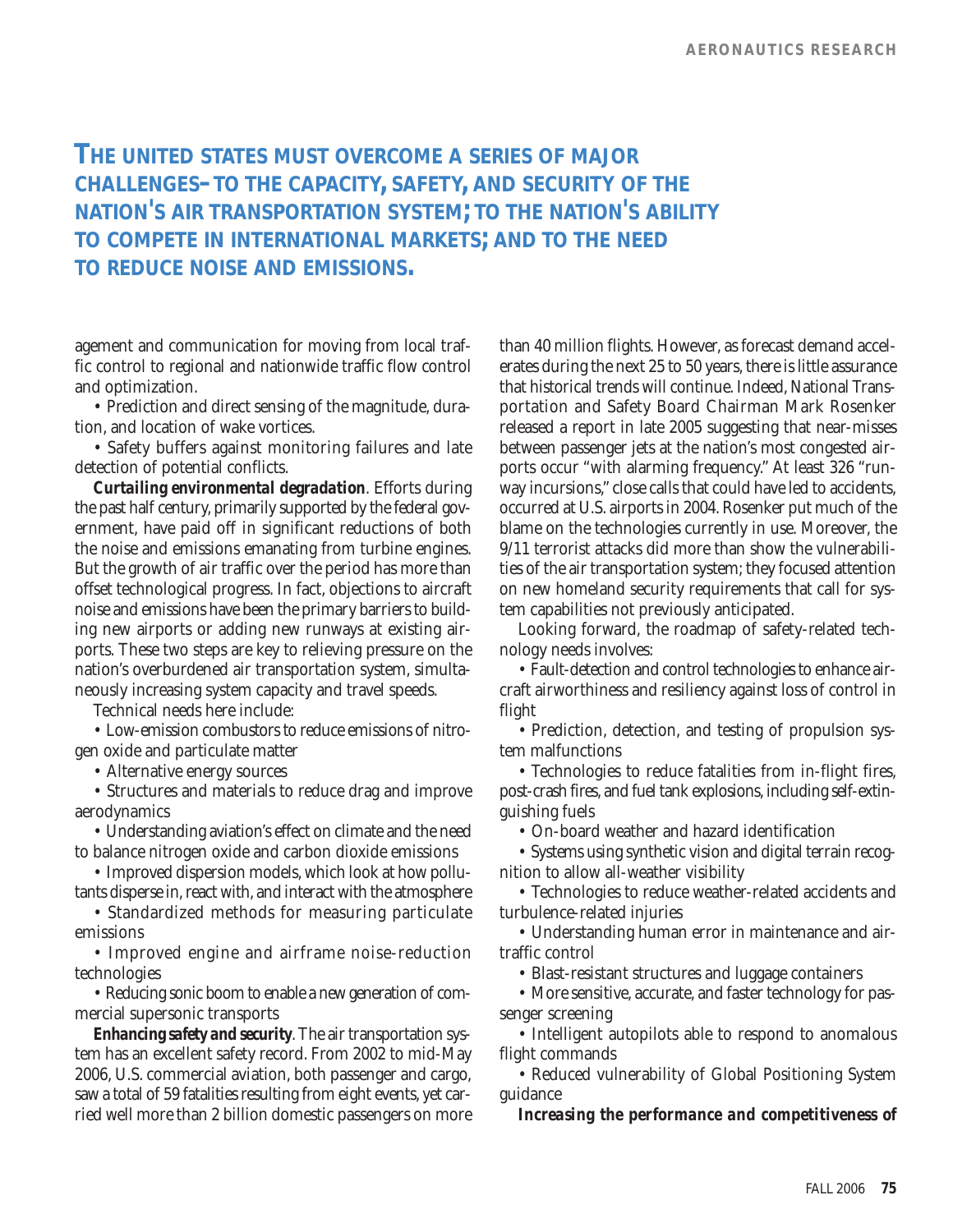

CAROLYN RUSSO Top: *Lockheed 5B Vega (flown by Amelia Earhart)*, Giclée print, 24 x 24 inches, 2006. Bottom: Kreider-Reisner KR-34C, Giclée print, 24 x 24 inches, 2006.

*commercial aircraft*. Several recent reports share the view that European competition, which already has eroded U.S. dominance of commercial large jet sales, threatens one of the nation's few standouts among value-added exports. The U.S. share of this global market plummeted from 71.l% in 1999 to about 50% today, with the U.S. company Boeing and the European company Airbus now trading the market leader spot from year to year. In 2005, Airbus took orders for more aircraft (1,055) than Boeing (1,002), though Boeing's aircraft were higher in total value. One positive note is that Boeing's new 787 Dreamliner appears to be competing well against the Airbus 350. U.S. companies that manufacture military airframes continue to dominate worldwide, in large part because of the sheer size of the Pentagon's procurement budgets. But these companies rely increasingly on foreign suppliers, particularly those in countries targeted for sales, squeezing the second and lower tiers of the U.S. defense industrial base.

Two indicators of industry health are employment and R&D. Trends in both areas are worrisome. In February 2004, total U.S. aerospace employment hit a 50-year low of 568,700 workers, the majority in commercial aircraft, engines, and parts. This level was more than 57% below the peak of 1.3 million workers in 1989. By the end of 2005, employment had nudged back up to 626,000 workers. Meanwhile, the aerospace share of R&D investments dropped from about 19% of the total in 1990 to only 5% in 2002. The comparable figure in Europe was 7%. Although the United States can obtain advanced aircraft and air-traffic management systems from foreign suppliers if U.S. manufacturers fail to remain competitive, the implications of such dependency are troubling well beyond the clear national security concerns and beyond the aeronautics industry itself. These sectors have the highest economic and jobs multipliers because they draw on a wider variety of other high-value sectors—computers, electronics, advanced materials, precision equipment, and so on—than nearly any other industry.

In terms of providing public goods, the technical issues in this category relate primarily to improving aircraft efficiency and performance. Technological advances may help increase high-technology employment and reduce imports. Other potential positive public externalities include transportation time savings, increased system capacity, reduced energy dependence, reduced environmental impact, and reduced public infrastructure needs. Related technical challenges include:

• Improved propulsion systems, both the evolution of highbypass turbofan engines burning liquid hydrocarbon fuels and the development of engines using hydrogen as fuel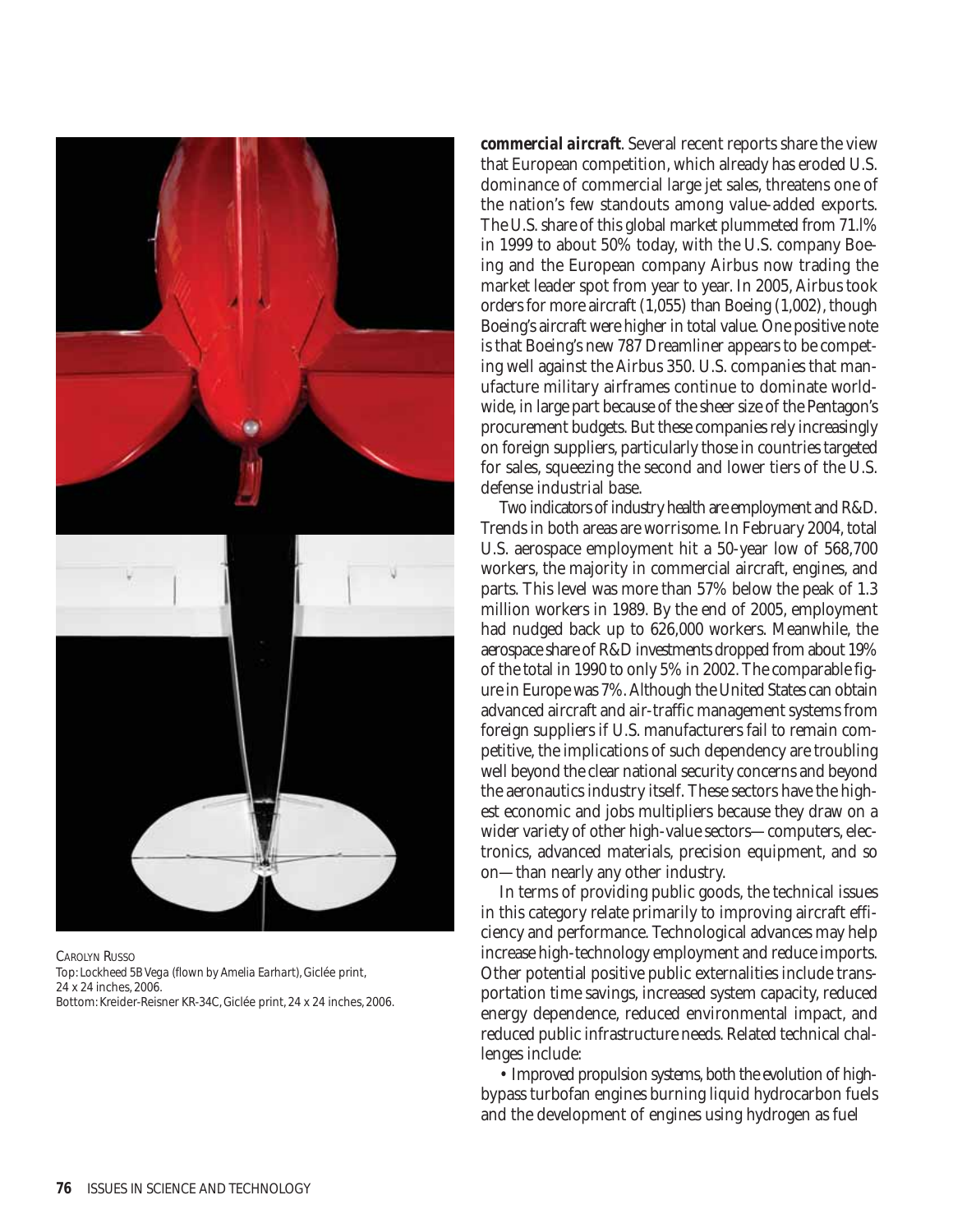• New airframe concepts for subsonic transports, supersonic aircraft, runway-independent vehicles, personal air vehicles, and uninhabited air vehicles

• Composite airframe structures combining reduced weight, high-damage tolerance, high stiffness, low density, and resistance to lightning strikes

• High-temperature engine materials and advanced turbomachinery

• Enhanced airborne avionic systems

• The application of nanotechnology for advanced avionics and high-performance materials

• Passive and active control of laminar and turbulent flow on aircraft wings

dvances in each of these areas would be wel-<br>
come. But given the severity of budget con-<br>
straints, advancing every area is probably not<br>
possible. So where to set priorities? We urge<br>
focus on cross-cutting enabling tech come. But given the severity of budget constraints, advancing every area is probably not possible. So where to set priorities? We urge focus on cross-cutting enabling technologies testbed faculties. Some technologies under development will have application primarily in one of the four major categories described above. Other technologies, crucial in more than one area, play enabling roles across the board. The interrelation is such that improvement or lack of it in each technology can affect improvements in one or more of the others. The following general technical capabilities or enabling technologies are particularly central:

*Modeling and simulation*. A 2003 National Research Council report provides a detailed set of recommendations that would provide "the long-term systems modeling capability needed to design and analyze evolutionary and revolutionary operational concepts and other changes to the air transportation system." Modeling and computer simulation are also significant factors in lowering manufacturing costs, which could help make commercial supersonic aircraft economically successful. Taking a broader view, modeling and simulation, among other information technology applications, will contribute not only to automating and integrating the air transportation system but also to reducing aviation transit time, fatal accident rates, noise and emissions, and the timeto-market product cycle times for new technologies.

*Human factors*. In aviation safety, human factors are critical and need more support. Air traffic controllers are central to the efficiency and safety of the airspace, especially during periods of inclement weather and poor visibility. Unfortunately, the stereotypical controller, harried and perhaps burned out, has a significant basis in aeromedical research reality. In addition, pilot errors, often related to fatigue, regularly lead to fatal crashes, including an American Connection commercial flight in late 2004 that left 13 dead. Such errors are particularly problematic in general aviation, leading to, for example, the accidents that killed U.S. Senator Paul Wellstone and John F. Kennedy Jr.

With the expected increased automation in both individual aircraft and the total air transportation system, significantly better human interfaces and decision-aid technologies will be required to deal with the decisionmaking complexities and data overloads such systems will generate. The Walker Commission, concurring that human factors research could help "enhance performance and situational awareness . . . in and out of the cockpit," predicted it would be a "primary contributor" to tripling the capacity of the U.S. air transportation system by 2025. In addition, research on the impact on people (and structures) of the sonic boom pressure waves created by supersonic flight is needed to inform both vehicle design and safety regulations.

*Distributed aeronautics communications networks*. In the final analysis, the most complex problem of all may well be the integration of national and worldwide air, space, and ground communication networks. A highly automated, high-throughput, secure, and accident-free national airspace system will be extraordinarily information-dense and highly geographically (and spatially) distributed and will meet decisionmaker needs for essentially real-time data analysis and presentation with worldwide on-demand availability. Technologies currently in use have only just dented the needs. To help in moving ahead, the National Academies' Committee for the Review of NASA's Revolutionize Aviation Program recommended exploring "revolutionary concepts"related to distributed air-ground airspace systems, including the distribution of decisionmaking between the cockpit and ground systems and reorganization of how aircraft are routed, with significant implications for airspace usage and airport capacity.

Even if NASA aeronautics program expenditures were stabilized and focused along these lines, managers of ARMD will continue to face severe constraints. The first limitation is high fixed personnel costs. Total expenditures (salaries and fringe benefits) for aeronautics workers, including large contingents of civil service personnel as well as contractors, were slightly more than \$400 million in fiscal 2006. This total is in the neighborhood of 45% of the aeronautics budget, even after assuming that NASA-projected workforce reductions occur. Yet even that assumption is in jeopardy, because the latest congressional authorization of NASA's budget restricted the agency's ability to reduce its workforce.

The second limitation is that certain fixed administrative